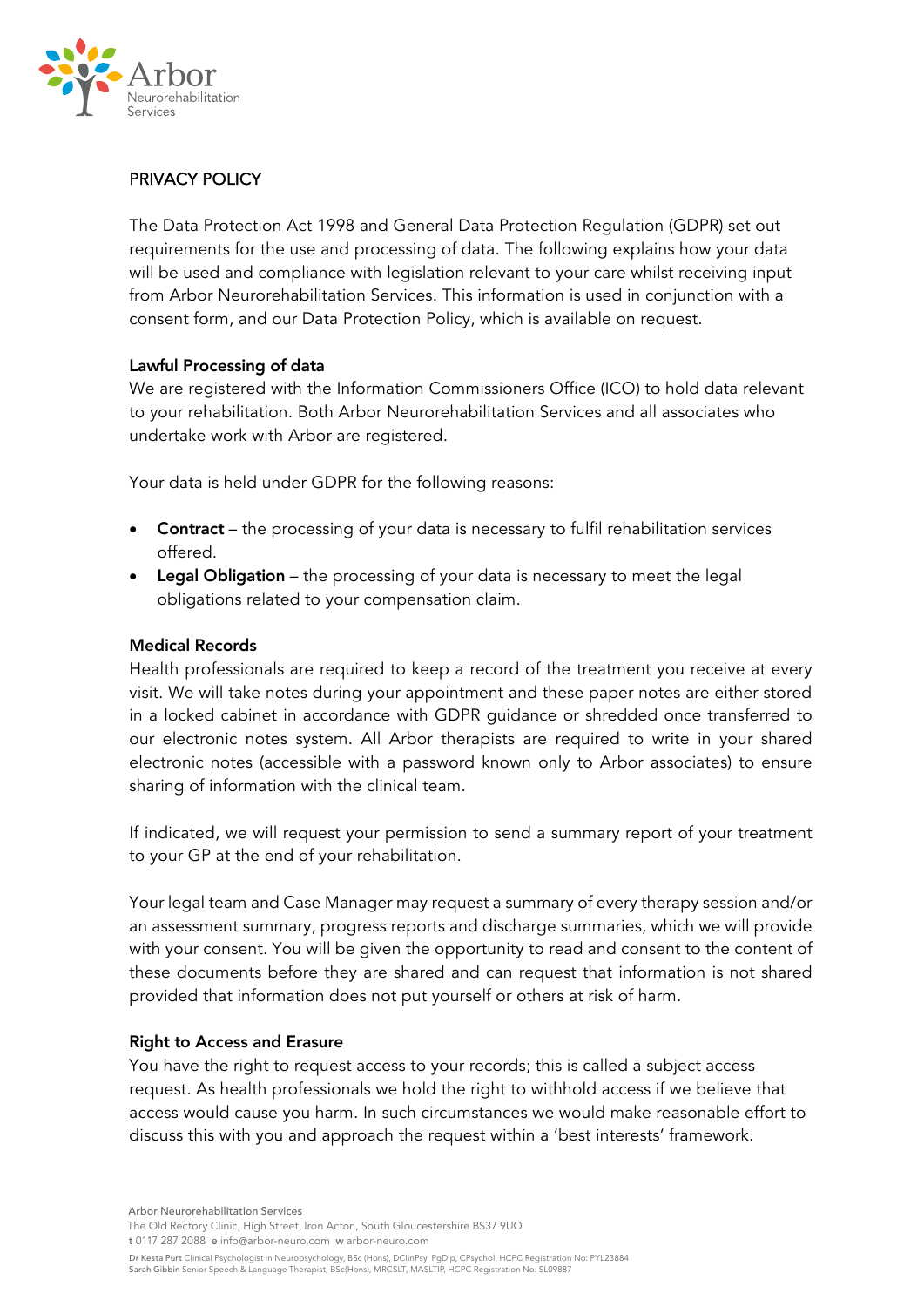

You have the right to request erasure of your data. This request can be denied if the data relates to your health care, such requests will be managed on a case by case basis.

#### Confidentiality and Consent

The treatment you receive is confidential which means we will not share details of your treatment with other people without your explicit consent. The treating team and case manager share information relevant to your rehabilitation. If there is anything you wish not to be shared outside the realms of one discipline please discuss this with the treating therapist.

There are circumstances under 'duty of care' in which health professionals are legally required to breach confidentiality and share information with outside agencies. This applies if we believe that failure to do so will result in harm to you or others. Specifically this will apply if we are concerned that you may hurt yourself or someone else, if we are concerned that you are vulnerable to being harmed by someone else, or if we believe you have not disclosed relevant information required by law that could affect your safety at work, ability to drive safely, operate machinery safely, or ability to hold any type of license (e.g. pilot, firearms). The services that we may contact could include your GP, Case Manager, Solicitor, Social Services, the Police, or the DVLA. We will make all reasonable effort to discuss any concerns with you before contacting any services. In exceptional circumstances there may be occasions where it is necessary to share information without your consent. This will be in accordance with the Data Protection Act and within a 'best interests' framework.

## Child Protection

All healthcare professionals have a duty of care to protect children from potential harm. Any information that we receive that may indicate a possibility that a child may be at risk of harm must be shared with Social Services and in some instances the Police. We will make all reasonable effort to discuss this with you if it arises but we do not require your consent to proceed.

#### Supervision

We receive supervision for work undertaken by a senior therapist in the relevant profession. These sessions are bound by the same confidentiality agreement as outlined above.

#### Website enquiries

Data sent via our website enquiries will be stored for a maximum of 6 months on our email system. Partners and administrative staff of Arbor will have access to data.

#### Associate data

Data held regarding members of the Arbor team may include personal details, such as date of birth, address, CV and references. We will also store electronic copies of relevant professional documentation, such as DBS checks, evidence of professional indemnity insurance and professional registrations. This data will be stored on Google Drive, with